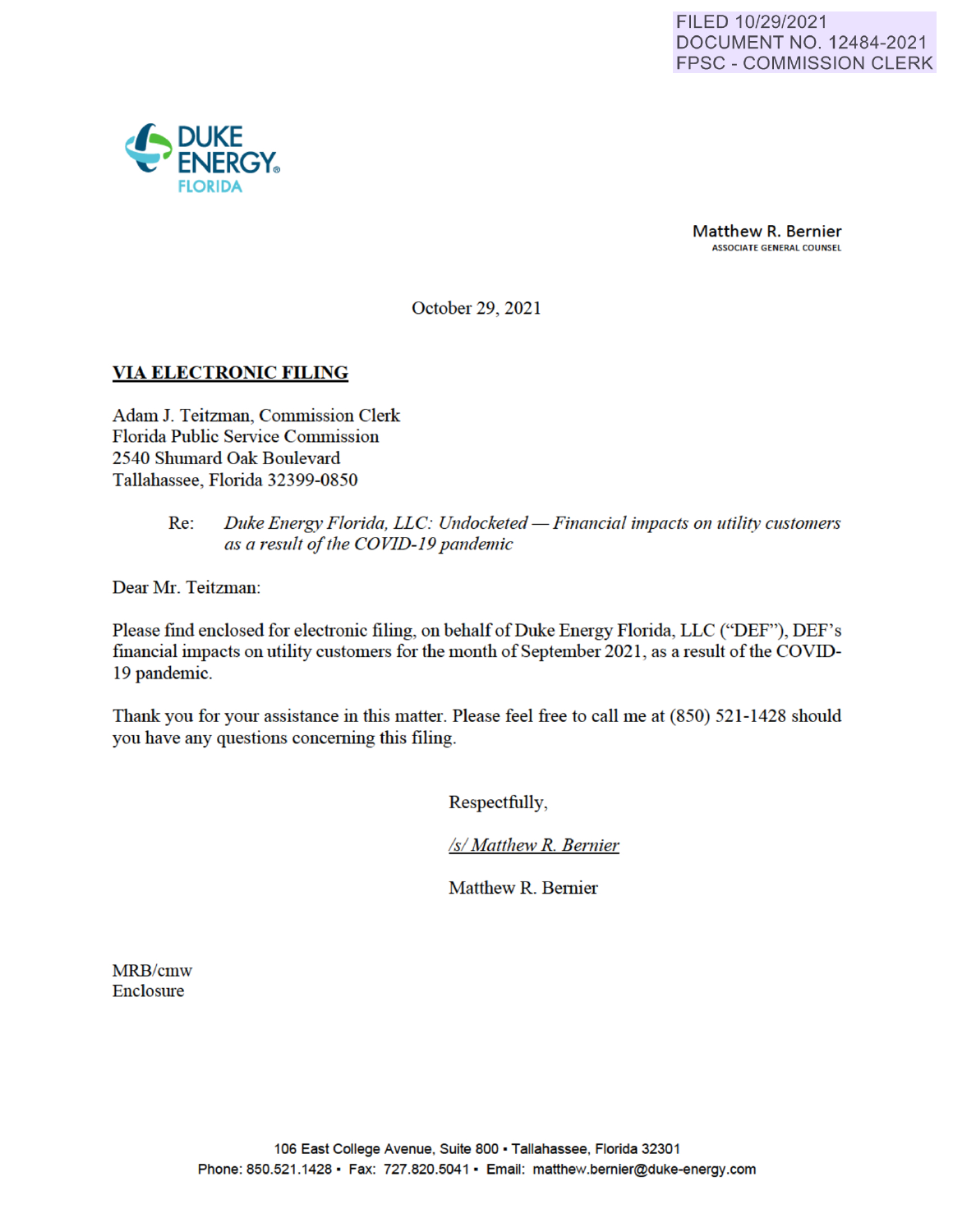# **Customer Impact Data Related to COVID-19**

## **Utility: DUKE ENERGY FLORIDA, LLC**

## **Reporting Month: SEPTEMBER**

*The report should include data as of the last day of reporting and is due by the last day of the following month*

| <b>Delinguent Accounts</b>              |                        |                         |  |
|-----------------------------------------|------------------------|-------------------------|--|
| Number of Accounts 60 -89 days past due | <b>Reporting Month</b> | <b>Prior Year Month</b> |  |
|                                         | Number of Accounts     | Number of Accounts      |  |
| Residential                             | 10.834                 | 19.648                  |  |
| Commercial / Industrial                 | 876                    | 1.429                   |  |
| Number of Accounts 90+ days past due    | <b>Reporting Month</b> | <b>Prior Year Month</b> |  |
|                                         | Number of Accounts     | Number of Accounts      |  |
| Residential                             | 4.959                  | 28,520                  |  |
| Commercial / Industrial                 | 538                    | 2,115                   |  |

| Amount in Arrears <sup>1</sup> |                        |                         |  |
|--------------------------------|------------------------|-------------------------|--|
| Amount 60 -89 days past due    | <b>Reporting Month</b> | <b>Prior Year Month</b> |  |
| Residential                    | 1,534,560              | 7,016,820               |  |
| Commercial / Industrial        | 464.621                | 1,489,853               |  |
| Amount 90+ days past due       | <b>Reporting Month</b> | <b>Prior Year Month</b> |  |
| Residential                    | 581,328                | 8,789,498               |  |
| Commercial / Industrial        | 264,015                | 2,013,598               |  |

<sup>1</sup> Balances under a payment arrangement are excluded from arrears balances

| <b>Payment Arrangements</b>                                                                        |                        |                                            |  |
|----------------------------------------------------------------------------------------------------|------------------------|--------------------------------------------|--|
| <b>Number of New Payment Arrangements</b>                                                          | <b>Reporting Month</b> | March 2020 through<br>Current (cumulative) |  |
| Residential                                                                                        | 2,582                  | 115,891                                    |  |
| Commercial / Industrial                                                                            | 46                     | 2,981                                      |  |
| <b>Average Duration of New Payment Arrangement</b>                                                 | <b>Reporting Month</b> |                                            |  |
| Residential                                                                                        | 5.75 months            |                                            |  |
| Commercial / Industrial                                                                            | 5.30 months            |                                            |  |
| <b>Percent of Customers Under a Payment Arrangement</b>                                            | <b>Reporting Month</b> |                                            |  |
| Residential <sup>2</sup>                                                                           | $1.11\%$               |                                            |  |
| Commercial / Industrial <sup>3</sup>                                                               | 0.13%                  |                                            |  |
| Number of residential customers under a payment arrangement/total number of residential customers. |                        |                                            |  |

 $3$  Number of commercial-industrial customers under a payment arrangement/total number of commercial-industrial customers.

| <b>Bad Debt</b>                   |                        |                                                   |
|-----------------------------------|------------------------|---------------------------------------------------|
| <b>Incremental Bad Debt</b>       | <b>Reporting Month</b> | March 2020 through<br><b>Current</b> (cumulative) |
| Incremental Bad Debt <sup>4</sup> | \$59,155               | \$12,424,769                                      |

<sup>4</sup> Difference between reporting month and the average of the same month for the prior three years; excluding any prior months that were impacted by named hurricanes. No storm impacts to chargeoffs in the reporting period.

| <b>Late Fees</b>                    |                        |         |                         |  |
|-------------------------------------|------------------------|---------|-------------------------|--|
| <b>Number of Assessed Late Fees</b> | <b>Reporting Month</b> |         | <b>Prior Year Month</b> |  |
| Residential                         | \$1,403,015            | 260.431 | \$0                     |  |
| Commercial / Industrial             | \$349,235              | 23,145  | \$0                     |  |